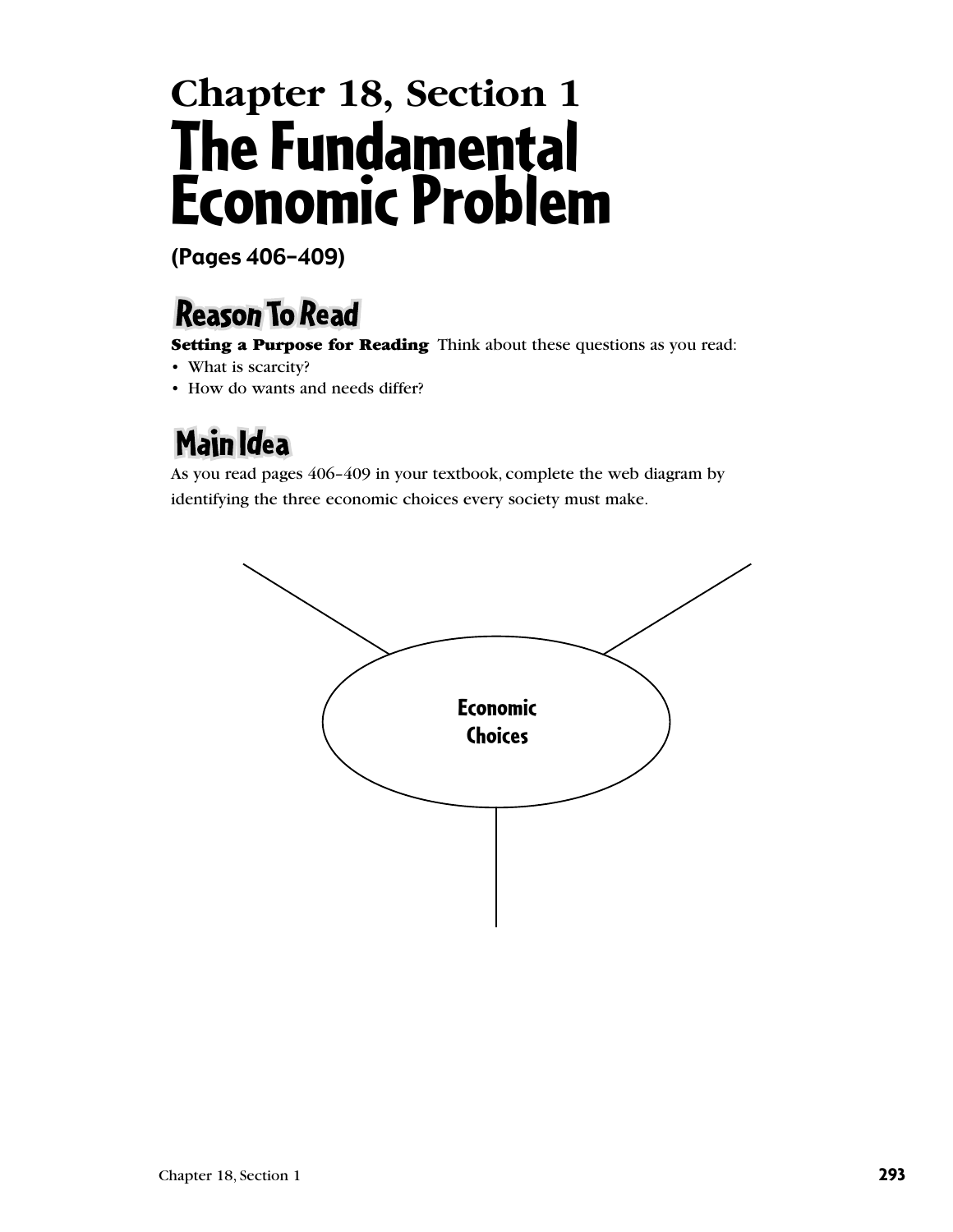



| <b>Economic Choices</b> (pages 406-408) |  |  |
|-----------------------------------------|--|--|
|-----------------------------------------|--|--|

| <b>Outlining</b><br>Complete this outline as you read.                                     |
|--------------------------------------------------------------------------------------------|
| I. Scarcity                                                                                |
|                                                                                            |
|                                                                                            |
| $\mathbf{C}$ . $\qquad \qquad$                                                             |
| <b>II.</b> WHAT to Produce                                                                 |
|                                                                                            |
|                                                                                            |
| <b>III.</b> HOW to Produce                                                                 |
|                                                                                            |
|                                                                                            |
| <b>IV.</b> FOR WHOM to Produce                                                             |
|                                                                                            |
|                                                                                            |
| <b>Terms</b><br>Define or describe the following terms from this lesson.<br><b>To Know</b> |
| economics                                                                                  |
|                                                                                            |
| needs                                                                                      |
|                                                                                            |
| wants                                                                                      |
|                                                                                            |
| scarcity                                                                                   |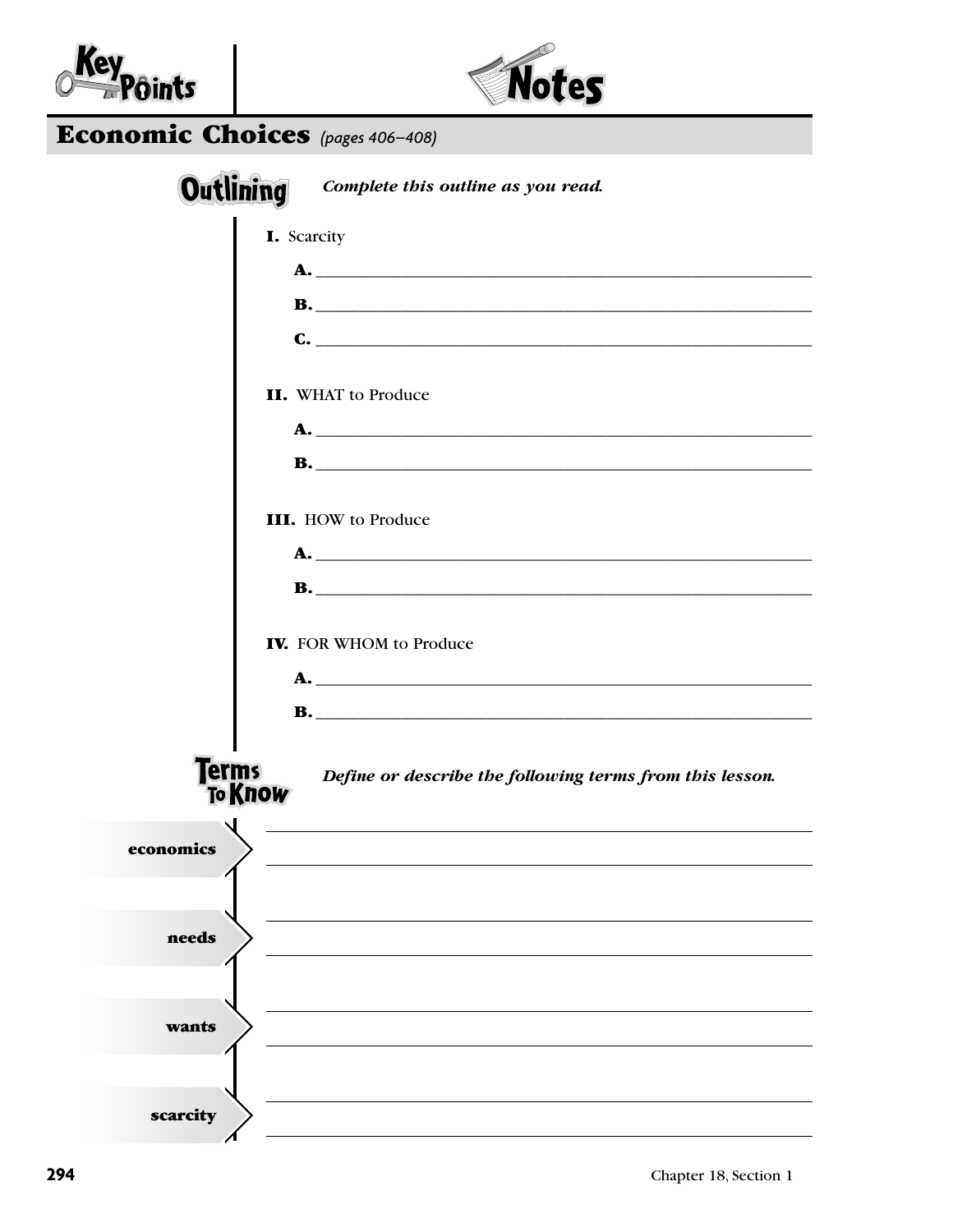